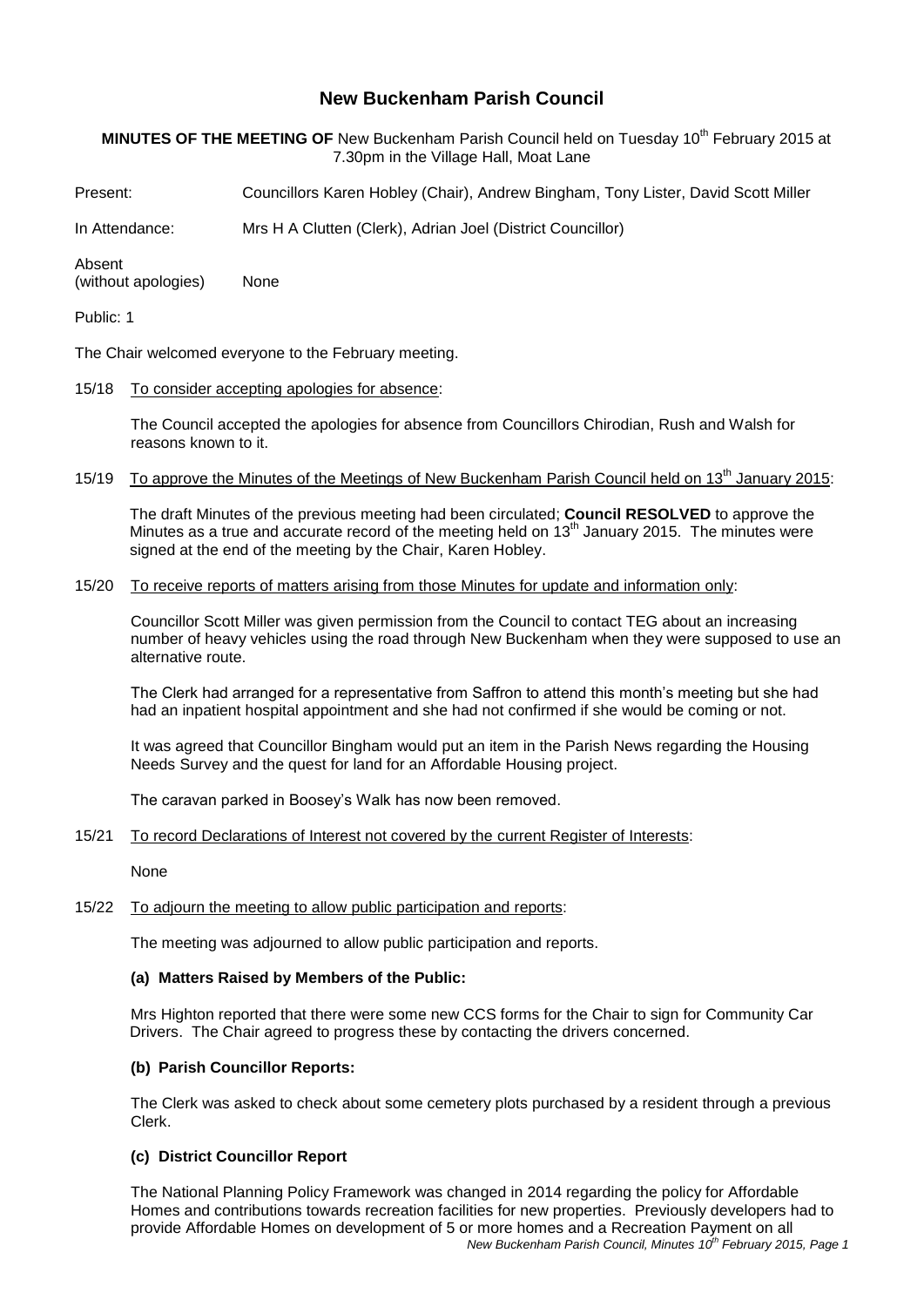properties. Affordable Homes are now only required on developments of 10+ houses and there is still a recreational payment.

There has been a change to the Black Bin Recycling, with gift wrapping paper, excluding sticky tape, and greetings cards now allowed. Recycling has increased by 10% since the new arrangements were put in place last year.

Breckland has now agreed to move forward with its development growth programme and has set up a Local Asset Back Vehicle (LABV). Breckland will partner up with a Private Investor, where it will supply the land and the partner will provide a cash investment. Initially three projects will be delivered, a hotel/cinema complex on Riverside, Thetford (car park site) and two house building projects.

Breckland's 2015-16 central grant funding has been confirmed today as being 15.1% lower than 2014/15 with the Council set to receive £6.38m to support local services, down from, £7.52m in 2014-15. Despite this income reduction, Breckland has renewed its pledge to protect services and freeze the Council Tax thanks to prudent financial management supported by increased income form new homes bonuses, business growth and stronger economic outlook.

New Buckenham Parish Council expressed its concern that it was never advised of the appeal decision relating to Castle Hill Garage; Councillor Joel said that he would endeavour to find out why the Parish Council had not been informed of the successful appeal.

### *The meeting was re-convened*

- 15/23 To consider planning applications and to receive District Council's decisions made on any applications received before the meeting:
	- Breckland Council had given planning permission for the revised design of the garage at 2 Church Farm
	- New Application (Full and Listed Building) for King's Head no objections
	- New Application (Full) for extension to the rear of 9 Church Street no objections

#### 15/24 Financial Matters:

#### **(a) Financial Report:**

The Clerk had provided a financial report in advance of the meeting.

In view of the still outstanding rent on No 1 Town Houses, Council agreed that this should be advised to Breckland Council and that an email should be sent to Mr Pennell advising that if the matter was not resolved by 1<sup>st</sup> March 2015 then the Council would have to take advice on what to do next.

#### **(b) To approve payments to be made:**

**Council RESOLVED** to approve the following payments**:**

| <b>Agenda item: Payments</b>    |                                                             |         |           |
|---------------------------------|-------------------------------------------------------------|---------|-----------|
| <b>Cheque No</b>                | <b>Item</b>                                                 | Vat £   | Gross £   |
| <b>Cheques drawn 10/02/2015</b> |                                                             |         |           |
| 101763                          | Mrs H A Clutten expenses plus any additional hours less tax | 0.00    | 128.24    |
| 100019                          | A R Cross, Village Hall Electrics for Kitchen & Bar         | 400.00  | 2,400.00  |
|                                 | Total                                                       | £400.00 | £2,528.24 |
|                                 | For information: payments by DDR /SO                        |         |           |
| 21.01.2015                      | Campaign for the Protection of Rural England                | 0.00    | 36.00     |
| 08.02.2015                      | Mrs H A Clutten, Basic Pay and Office Allowance less tax    | 0.00    | 238.74    |
| 12.02.2015                      | E-ON Street Lighting February 2014 Energy                   | 2.22    | 46.60     |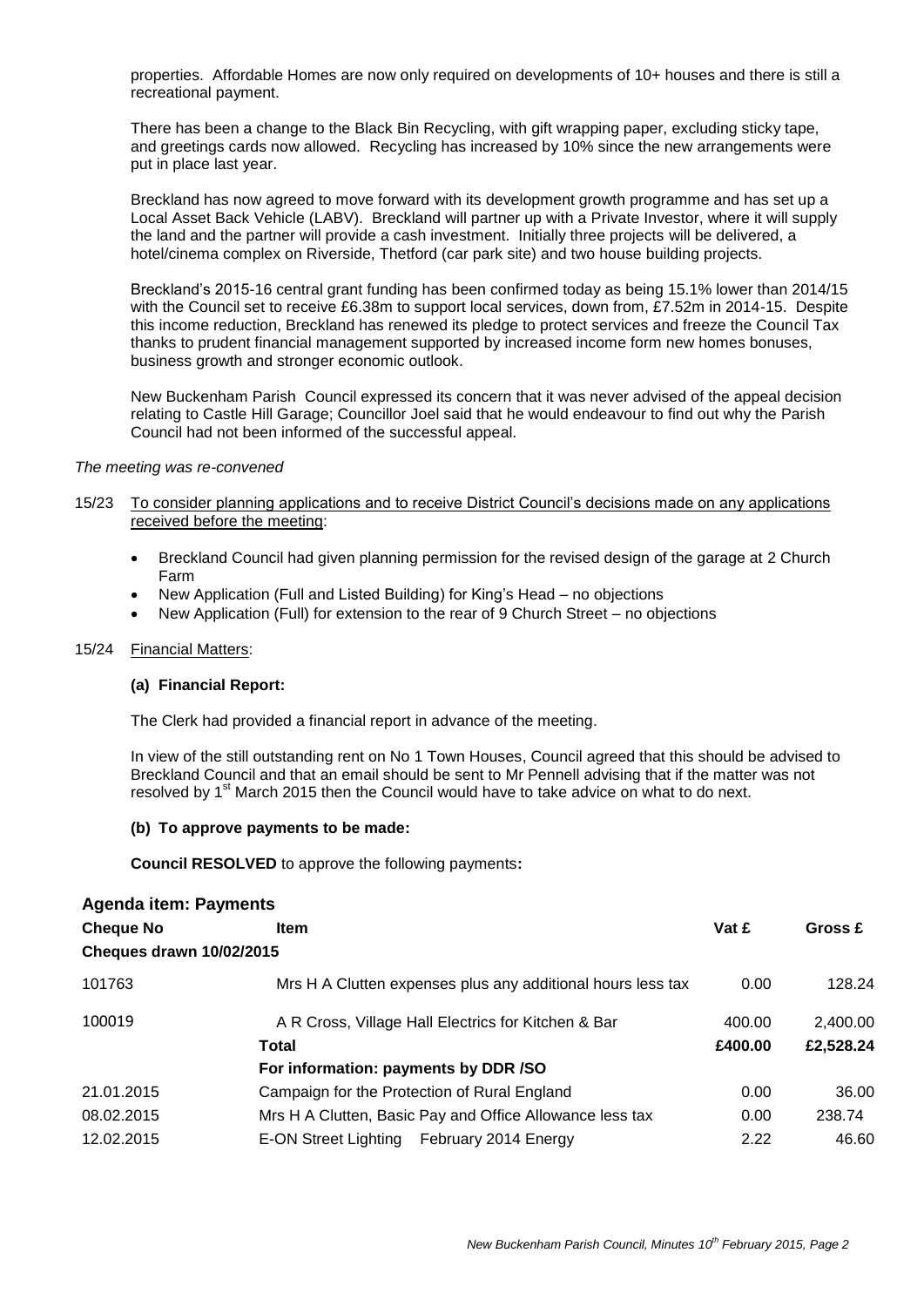#### 15/25 To Consider Any Allotment Matters:

Mr Satchwell has started the work on the allotment fencing and gates.

The Banham resident decided not to take up a vacant allotment as there is no car parking on the site.

15/26 To Consider Any Street Lighting Matters:

The Clerk reported on recent correspondence from T T Jones explaining why the street lights might not look as if they have been cleaned. A quotation had been received but only for new lights, to do deal with the other matters raised in the annual report.

The Clerk was asked to check the Street Lighting contract on the question of light cleaning.

15/27 To Consider Any Play Area Matters:

Nothing to report.

15/28 To Consider Any Cemetery Matters:

Nothing to report.

15/29 To receive a Report from the Town Houses Investment Working Party:

Councillor Bingham is arranging for the revised document to be included in the Parish News.

15/30 Parish Council Notice Board at Lovells:

There was a discussion on whether to repair or replace the current notice board and if it should continue to be sited on the wall of Lovells; Councillors were asked to think about this for the next meeting.

15/31 Cricket Pitch Parking/Posts and Chains:

Councillor Lister reported that the area needs another 10 posts, possibly metal posts which could be collapsed. There was also a suggestion from the Chair that the car park might be resurfaced. Councillors were asked to think about these issues and report back to the Council.

15/32 To Consider Providing Another Dog Bin on the Common:

There is already one dog bin on the Common but dog walkers are using a litter bin nearer to the road as a dog bin. Councillors were asked to think about this when considering the other issues relating to the Common.

15/33 Emergency Plan/Emergency Co-ordinator:

The Chair had now seen the current Emergency Plan for the village and said that it was in need of some updating and should link into the Breckland and Norfolk County Council Emergency Plans. Also, she thought that there was no reason not to publish the plan provided that confidential information about residents is removed from the published version. It was agreed to check the Breckland Emergency Plan.

15/34 To Receive Items of Correspondence:

There were no items received by post to circulate to Councillors this month.

15/35 To receive items for the next agenda:

Affordable Housing Notice Board at Lovells Allotments Issues Relating to the Common (Cricket Pitch Parking, Car Park, Dog Bin) Town Houses Investment Working Party Emergency Plan Street Lighting